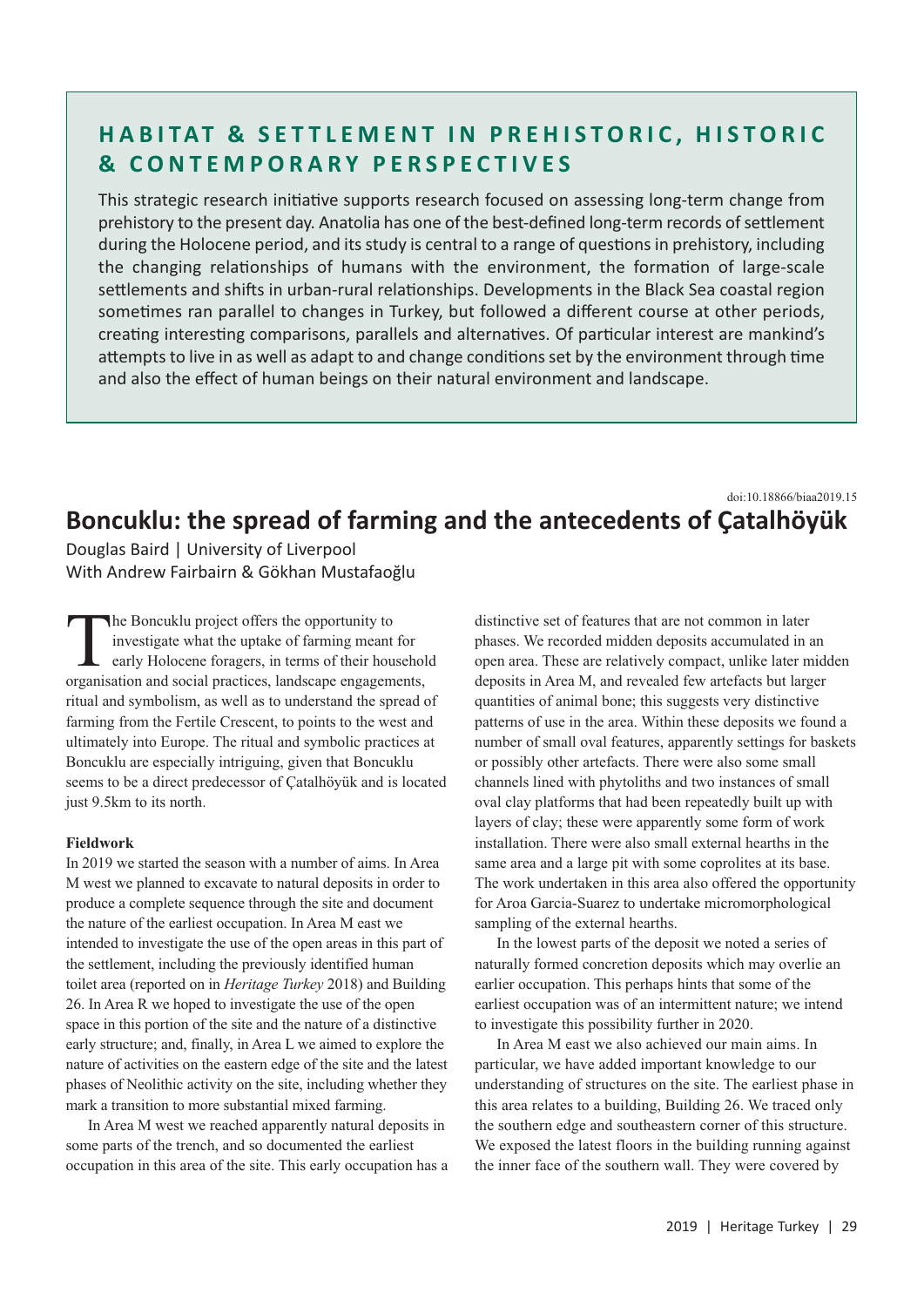

Wall of Building 26.

an in-situ dense burnt layer consisting of several layers of reed material. This layer was moderately thick and did not show the weave typical of matting, as we have documented it elsewhere on the site. It might have been roofing material, but there was no evidence of burnt beams overlying it. Thus it may well have been that, on occasion, layers of reed were laid as floor coverings, something we have not observed previously. We also traced the exterior face of this building wall. We excavated midden surfaces built up against the southeastern wall and along the southern exterior face, for the first time documenting exterior activity directly associated with a specific building. We could also see that the exterior face of the building was covered with a fine white plaster, with a finish matching that in the interior. This indicates that, unlike other structures we have excavated, the walls of this building were largely free standing. It also means that a boar jaw placed in a niche in this wall must have faced the exterior, unlike previously documented animal-bone installations, which faced the interior of the structure. Perhaps this was seen as a ritual means by which to protect buildings against threats from the outside.

To the south, and post-dating Building 26, was a series of surfaces with hearths and small pits. There was also a burial cut into this area.

Finally in this part of the site, we excavated more of the human toilet area in the southeastern corner of Area M east. As a consequence, we have increased the sample of coprolites and further documented the complex sequencing

in the midden. This comprises alternating layers of coprolites and phytoliths, which suggests relatively long-term use of this public toilet area.

In Area R, we better documented what we now understand to be a very large Neolithic pit or depression used for the dumping of much refuse, especially large animal processing by-products, but also material from particular foodconsumption events, such as concentrations of bird bones. The centre of the depression saw the use of fire, potentially related to food-consumption activities. Within the depression much structural debris had accumulated, presumably from surrounding areas. These deposits overlay a sub-rectangular feature with very thick clay floors (several centimetres thick); this was presumably a large oven or basin for processing liquids. We have not documented an oven or basin on this scale previously, so it certainly hints at a previously unimagined scale of processing activity in open areas.

In Area P we exposed the western half of Building 22, which stood four courses high in a number of places. This offers the opportunity to investigate an unusually wellpreserved building.

In Area L we were able to excavate to the natural marl. The resulting sequence from the study of the artefacts and ecofacts will provide important insights into the later phases of Neolithic occupation at the site. Excavation here has also helped us to document peripheral site activities. Particularly notable is a large pit that had been cut into the marl; this was probably a marl extraction pit, with marl being procured for the manufacture of building floors, features and wall faces. We also excavated more of an extensive plaster-faced lining and cut that was probably part of a very large pit or possibly plastered ditch at the edge of the site. Thus we now understand more about the later Neolithic phases and use of the site edge. Further investigation of the animal bone and plant remains will allow us to investigate changes in economic activities at the end of the occupation of the site.



Burnt reeds on the floor of Building 26.